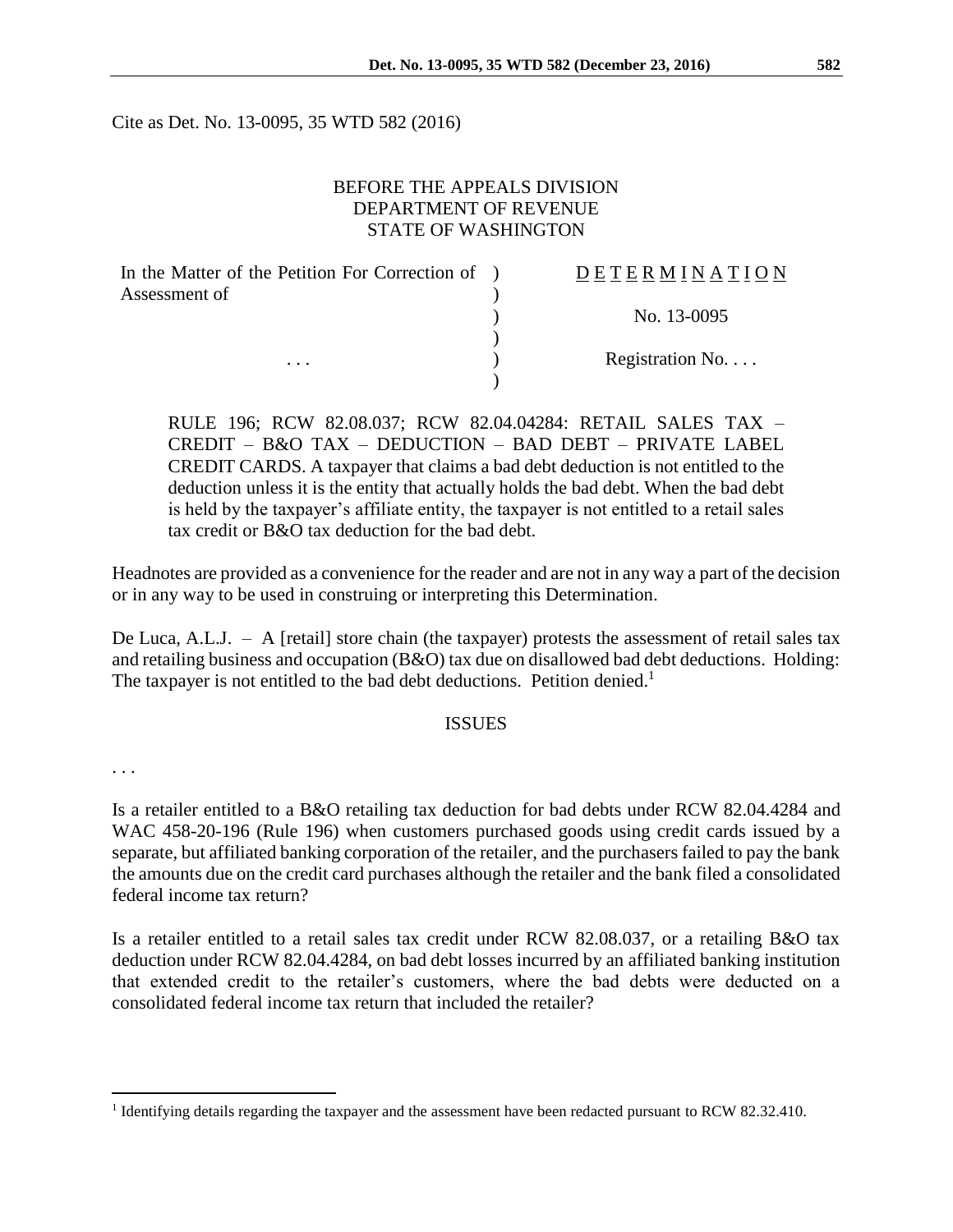### FINDINGS OF FACT

The taxpayer is a retailer that owns and operates several [retail] stores in the state of Washington. During the audit period the taxpayer was a wholly-owned subsidiary of [Parent Corporation.] Another wholly-owned subsidiary of [Parent Corporation] was . . . Bank . . ., which issued private label credit cards used by the taxpayer's customers to purchase items sold in its [retail] stores. The taxpayer, [Parent Corporation], and . . . Bank were all part of a consolidated group of corporations that filed a single consolidated federal income tax return each year, which was the only federal income tax return filed by the taxpayer. That return includes the income and expenses of the taxpayer's retailing activities, the bank's banking activities, and the parent corporation's business activities. Pursuant to 26 USC § 166, that group deducted bad debts belonging to the bank on the combined federal income tax return that resulted from unpaid credit card charges billed to card holders.

The bad debts in question resulted from the taxpayer selling merchandise to customers who used the private label credit card issued by . . . Bank. The bank then paid the taxpayer for the merchandise. Consequently, the taxpayer was paid in full for the goods it sold. But when the customers defaulted on their payments for the merchandise, it was the bank that did not receive the money it had advanced on behalf of the credit card holders. In short, the credit card accounts were owned by the bank and not the taxpayer. Nonetheless, the taxpayer, the bank, and the parent corporation deducted bad debts on their consolidated federal income tax return, and the taxpayer deducted some of the same bad debts on its own Washington excise tax returns.

The Audit Division of the Department of Revenue (DOR) audited the taxpayer for the period January 1, 2004, through December 31, 2005, and issued an assessment. The taxpayer appealed the assessment and the Appeals Division remanded the matter to the Audit Division for a post assessment adjustment (PAA). The Audit Division ultimately issued two PAAs. The taxpayer appealed the second PAA, issued February 16, 2012, which is before us. The remaining issues, which are stated above, resulted from the Audit Division's disallowance of the deductions that the taxpayer claimed on its excise tax returns for some of the bad debts that were deducted on the consolidated federal income tax return. The assessed amount of retailing B&O tax, retail sales tax, plus interest and penalties, was \$ . . ., plus extension interest. The assessment remains unpaid.

### ANALYSIS

The statutory authority for a B&O tax bad debt deduction is provided by RCW 82.04.4284:

In computing tax there may be deducted from the measure of tax bad debts, as that term is used in 26 U.S.C. Sec 166, as amended or renumbered as of January 1, 2003, on which tax was previously paid.<sup>2</sup>

 $\overline{a}$ 

<sup>&</sup>lt;sup>2</sup> The statutory language in effect prior to July 1, 2004 provided: "In computing tax there may be deducted from the measure of tax the amount of credit losses actually sustained by taxpayers whose regular books of account are kept upon an accrual basis."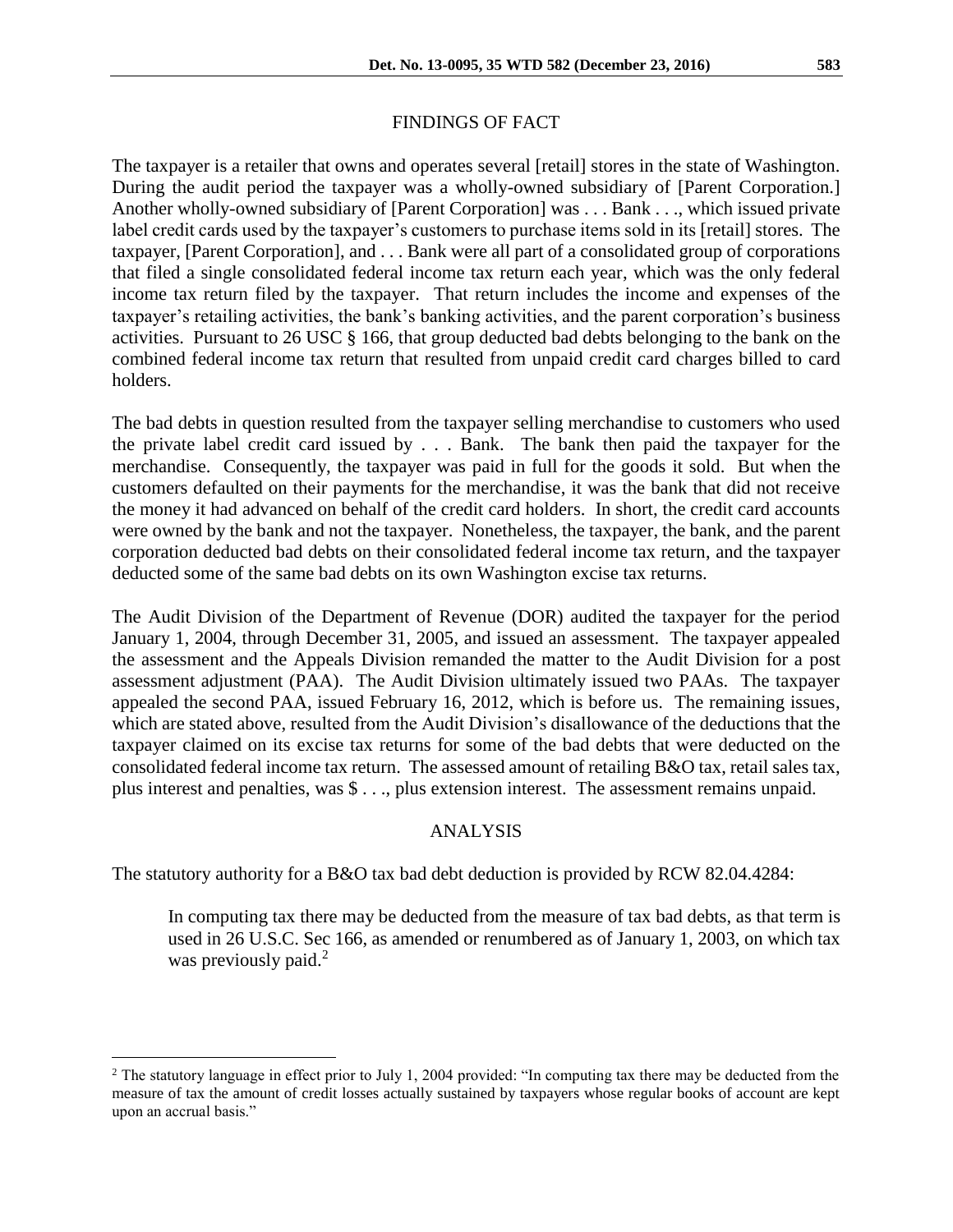The statutory retail sales tax bad debt deduction is provided by RCW 82.08.037(1):

A seller is entitled to a credit or refund for sales taxes previously paid on bad debts, as that term is used in 26 U.S.C. Sec. 166, as amended or renumbered as of January 1, 2003.<sup>3</sup>

The deduction provided by RCW 82.08.037 during the subject audit period had three requirements: (1) the seller must be a person, (2) making sales at retail, and (3) entitled to a refund for sales taxes previously paid on debts which are deductible as worthless for federal income tax purposes. *Puget Sound National Bank v. Dep't of Revenue,* 123 Wn.2d 284, 287, 868 P.2d 127 (1994)*<sup>4</sup>* ; *Home Depot USA, Inc. v. Dep't of Revenue,* 151 Wn. App. 909 at 918-19, 215 P.3d. 222 (2009).

The taxpayer meets the first and second requirements. It is a person, and made sales at retail. In dispute, is whether the taxpayer satisfies the third requirement of RCW 82.04.037 because the affiliated bank, not the taxpayer, incurred the bad debts and wrote them off under 26 U.S.C. §166. The taxpayer counters that it meets the statutory requirement because the bank's bad debts were written off on their consolidated federal income tax return.

Rule 196 is the rule that DOR adopted to administer the bad debt statutes.<sup>5</sup> The rule in pertinent part declares:

(6) **Private label credit cards.** If a business contracts with a financial company to provide a private label credit card program, and the financial company becomes the exclusive owner of the credit card accounts and solely bears the risk of all credit losses, the business that contracted with the financial company is not entitled to any bad debt deduction if a customer fails to pay his or her credit card invoice.

But the current version of RCW 82.08.037, effective May 1, 2010, notes the following:

 $\overline{a}$ 

The legislature intends with sections 1502 and 1503 of this act to supersede the holding of the supreme court of the state of Washington in *Puget Sound National Bank v. Dep't of Revenue,* 123 Wn. 2d 284 (1994).

<sup>&</sup>lt;sup>3</sup> The statutory language in effect prior to July 1, 2004 provided: "A seller is entitled to a credit or refund for sales taxes previously paid on debts which are deductible as worthless for federal income tax purposes". The 2004 amendment and subsequent amendments to this portion of RCW 82.08.037 did not materially alter the language or meaning of the 2002 statute. *Home Depot USA, Inc. v. Dep't of Revenue*, 151 Wn. App. 909, 912, 215 P.3d. 222 (2009), *infra.*

<sup>4</sup> The version of RCW 82.08.037 that became effective July 1, 2004, which was during the subject audit period, notes the following:

For the purposes...of this act, the legislature does not intend by any provision of this act relating to bad debts, and did not intend by any provision of chapter 168, Laws of 2003 relating to bad debts, to affect the holding of…*Puget Sound National Bank v. Dep't of Revenue 123 Wn.2d 284 (1994)."*

*See also* RCW 82.08.037(7). Consequently, the holding in *Puget Sound,* that an assignee of an original seller was considered a seller for purposes of RCW 82.08.037(1), was in effect during the subject audit period, but it is no longer in effect as of May 1, 2010. We do not cite *Puget Sound* for that holding because there were no assignments of debt in the present matter. Instead we cite the case for the reasons it was cited in *Home Depot* that denied Home Depot the bad debt deductions. *Infra.*

<sup>&</sup>lt;sup>5</sup> The current rule was adopted on November 7, 2010, which was after the audit period.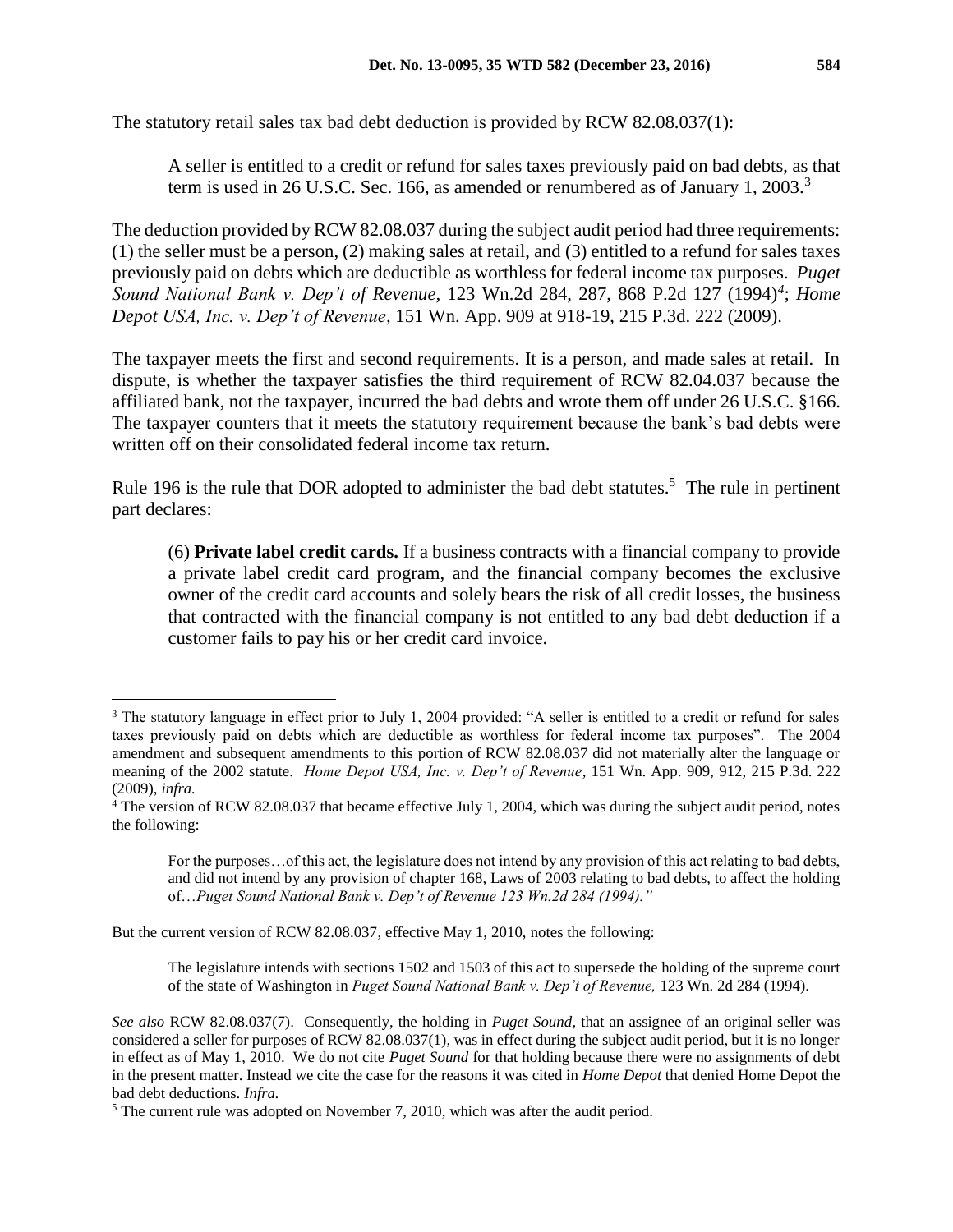**Example.** Hot Shot Ski Equipment (Hot Shot) is a sporting equipment retailer. Hot Shot contracts with ABC Financial Institution (ABC) to issue a Hot Shot private label credit card. ABC has the authority to accept or reject an applicant's credit card application. After Hot Shot transmits the credit card sales records to ABC, ABC pays Hot Shot the proceeds of the sales including the retail sales tax minus any applicable service fees. Hot Shot remits the retail sales tax to the Department of Revenue. If a customer using the Hot Shot credit card fails to pay ABC the outstanding amount on the credit card invoice, ABC suffers the loss. Hot Shot is not entitled to a bad debt deduction or credit as it has no bad debt loss when a customer defaults on a debt to ABC.

. . . Under Rule 196(6), the taxpayer may not deduct the bad debts because the affiliated bank is the exclusive owner of the credit card accounts and solely bears the risk of all credit card losses.

But our holding is the same even without reference to Rule 196(6). Here, the taxpayer, made the retail sales and the affiliated bank paid for the merchandise. The taxpayer (the retailer) did not write off its own receivables, nor did it assign receivables. The taxpayer made the sale when it honored the credit cards issued by the affiliate bank. The bank honored the charge slips authorized by the holders of the credit cards and paid the taxpayer for the charges. The taxpayer received full payment for the goods purchased, and it was the bank that did not receive payment of the money advanced on behalf of the credit card holders. The taxpayer's claim for qualification of the deduction rests with the fact that the taxpayer files a consolidated federal income tax return, which includes the income and expenses of both its retail activities and the bank's activities, and those of the parent corporation. The taxpayer argues that since the bad debts of the affiliate bank are taken on their consolidated federal tax return, the requirement that the debt be written off for federal tax purposes is satisfied. While the federal tax return is consolidated, the companies are separate legal entities

The Court of Appeals addressed a similar issue in *Home Depot*, *supra,* where Home Depot unsuccessfully sought a refund of sales tax it paid on defaulted transactions made on its private label credit card that was issued by General Electric Capital Corporation (GECC). Home Depot contracted with GECC to establish the private label credit card and it sold its entire interest in the accounts to GECC in return for payment of the full amount of the sale made on the card plus the sales tax, minus a service fee. Like the present matter, under their contract, GECC was the exclusive owner of the credit card accounts. GECC bore the risk of credit losses on the accounts and Home Depot had no interest in the accounts or indebtedness that the credit card program created. 151 Wn. App. at 913. The court ruled that Home Depot was not entitled to the bad debt deductions for reasons explained below.

The court in *Home Depot* also ruled that RCW 82.08.037 is a tax preference statute and that any statute establishing the preference must be read:

[N]o more broadly then necessary to fulfill its legislative purpose. Consequently, if we determine that a tax preference statute is ambiguous, the statute should be construed in favor of the State. *Auto Club of Wash. v. Dep't of Revenue*, 27 Wn. App. 781, 621 P.2d 760 (1980).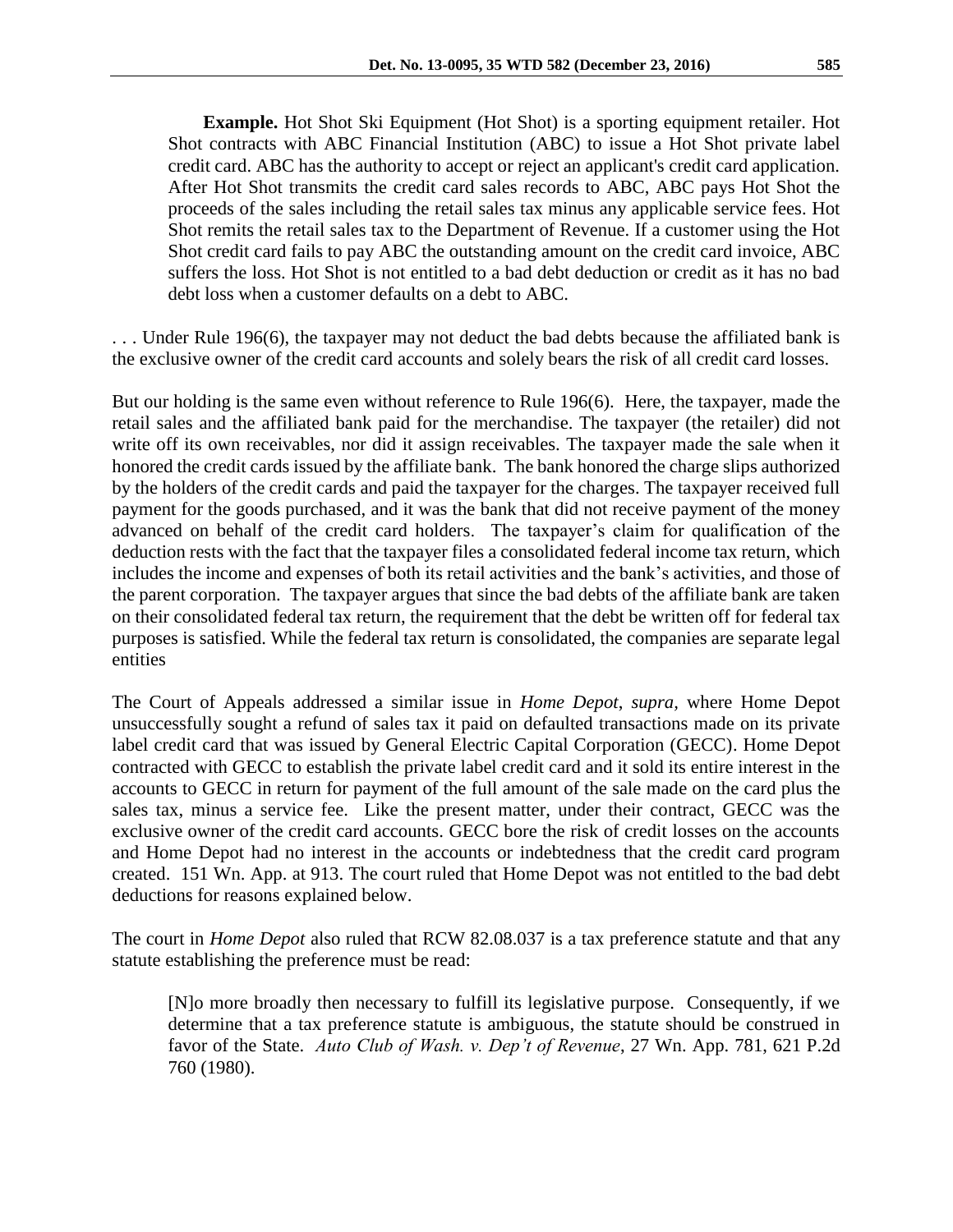#### 151 Wn. App. at 916.

The present taxpayer argues *Home Depot* is not applicable because Home Depot and GECC were not affiliates and did not file a consolidated federal income tax return. We disagree and conclude that the analysis in *Home Depot* is applicable. The court in *Home Depot*, 151 Wn. App. at 918- 920, discussed *Puget Sound, supra,* at length. It explained that the bank in *Puget Sound* purchased installment contracts from automobile dealers. Each time a contract was signed, the dealership paid the full amount of sales tax due on the full purchase price of a car to DOR. When the bank purchased a contract, it paid the dealer the balance due on the installment contract, including the uncollected portion of the sales tax. In return, it received an assignment of all of the dealer's rights in the contract. If a purchaser defaulted on the contract, the bank wrote off the loss as a worthless debt for federal income tax purposes.

The issue in *Puget Sound* was whether the bank qualified as a "seller" making sales at retail for purposes of the refund statute RCW 82.08.037 and the definitional statute RCW 82.08.010. The Supreme Court held that the bank was a "seller" because it was the dealership's assignee and under general assignment law the dealers could transfer both contractual and statutory rights and liabilities, including the tax attributes, thereby making the bank/assignee eligible for a sales tax refund. *Id.<sup>6</sup>*

In *Home Depot,* like the present matter, there was no assignment of contract between Home Depot and GECC. Nonetheless, Home Depot argued that it qualified for the bad debt deduction as long as the sales tax was deductible by some party, but not necessarily by the seller-claimant. 151 Wn. App. at 919. DOR countered by arguing that only the seller-claimant that incurred the deductible debt was eligible for the refund. *Id.* The court in *Home Depot* agreed with DOR by citing *Puget Sound* where the court considered it material that the bank, the refund claimant, not the retailer, took the bad debt deduction. 151 Wn. App. at 920*.* Then the court in *Home Depot* declared:

Here, Home Depot sold all of its interest in the Home Depot card accounts to GECC. Following *[Puget Sound](http://www.westlaw.com/Find/Default.wl?rs=dfa1.0&vr=2.0&FindType=Y&SerialNum=1994053029)* to its logical conclusion, Home Depot surrendered both its right to deduct these losses as bad debt and its ability to claim a refund for this defaulted debt. [123](http://www.westlaw.com/Find/Default.wl?rs=dfa1.0&vr=2.0&DB=661&FindType=Y&SerialNum=1994053029)  [Wash.2d at 287, 868 P.2d 127](http://www.westlaw.com/Find/Default.wl?rs=dfa1.0&vr=2.0&DB=661&FindType=Y&SerialNum=1994053029)

*Id.* The court in *Home Depot* then noted that DOR argued that the portion of the sales tax refund statute that refers to debts that are deductible as worthless for federal income tax purposes should be read as applying to debts owed to the seller. 151 Wn. App. at 921. The court agreed with DOR:

DOR's analysis persuades us. At the time a buyer purchased an item on his or her Home Depot card, Home Depot paid the sales tax due to DOR. This created a statutory "debt" due from the buyer to the seller under former [RCW 82.08.050.](http://www.westlaw.com/Find/Default.wl?rs=dfa1.0&vr=2.0&DB=1000259&DocName=WAST82.08.050&FindType=L)

 $\overline{a}$ 

<sup>6</sup> As noted, current RCW 82.08.037(7) superseded this holding in *Puget Sound.*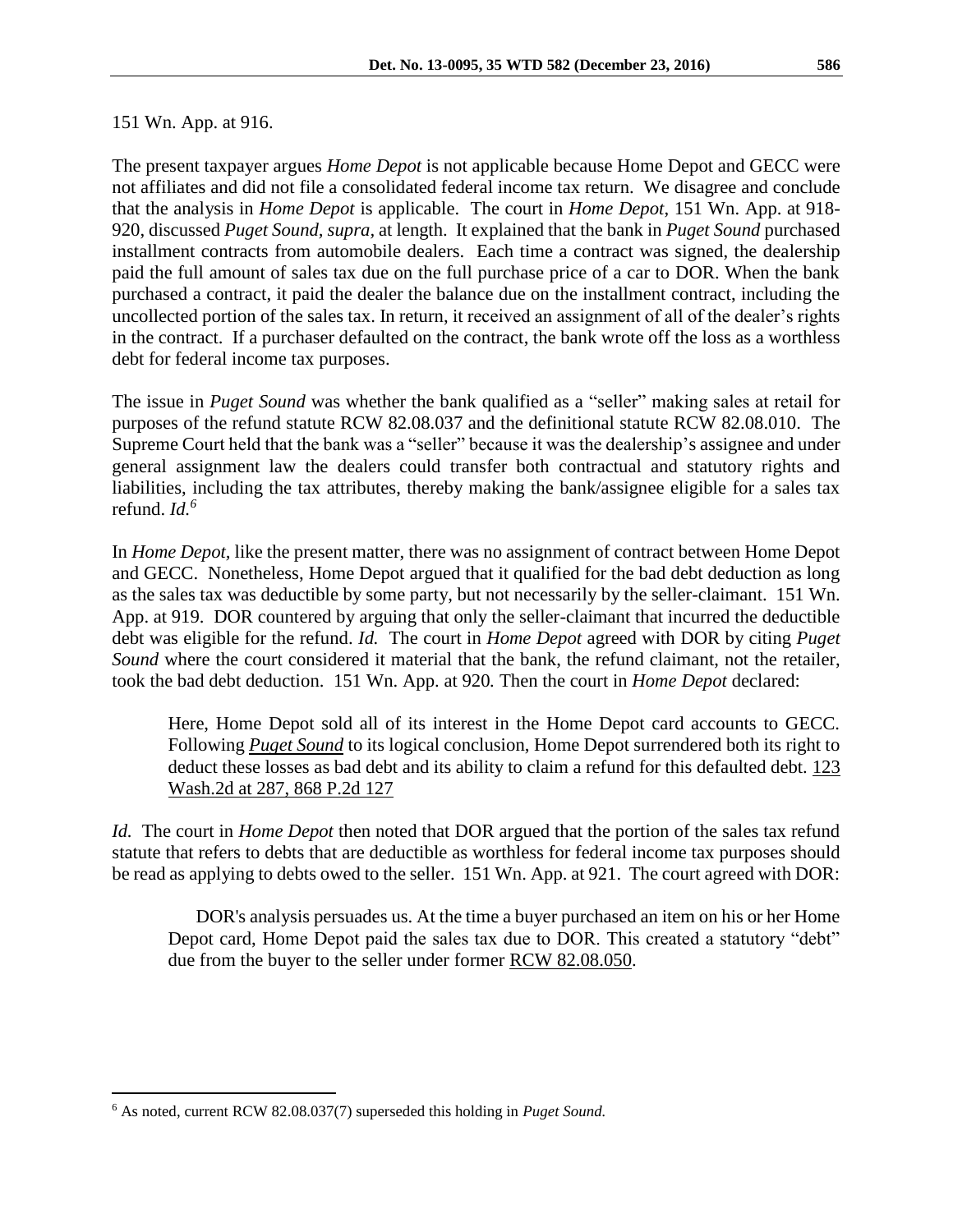Immediately after the sale, however, Home Depot submitted the charge to GECC and GECC reimbursed Home Depot for the purchase price and the sales tax payment. This statutory sales tax debt between Home Depot and the buyer, therefore, ceased to exist; the buyer no longer owed anything to Home Depot. Former [RCW 82.08.050.](http://www.westlaw.com/Find/Default.wl?rs=dfa1.0&vr=2.0&DB=1000259&DocName=WAST82.08.050&FindType=L) At this point, because the buyer's statutory debt, as well as the underlying debt for the purchase price, was discharged, Home Depot no longer held any "debt"—either as defined by state law under former [RCW 82.08.050](http://www.westlaw.com/Find/Default.wl?rs=dfa1.0&vr=2.0&DB=1000259&DocName=WAST82.08.050&FindType=L) or by federal law under [26 U.S.C. § 166—](http://www.westlaw.com/Find/Default.wl?rs=dfa1.0&vr=2.0&DB=1000546&DocName=26USCAS166&FindType=L)directly attributable to its sales tax payment to DOR.

Moreover, because Home Depot sold its rights to the Home Depot card account, it no longer had any right to collect any unpaid sums from the buyer, further demonstrating that the statutory sales tax debt, as former [RCW 82.08.050](http://www.westlaw.com/Find/Default.wl?rs=dfa1.0&vr=2.0&DB=1000259&DocName=WAST82.08.050&FindType=L) defined, was no longer connected to Home Depot. Put differently, the buyer no longer owed anything to Home Depot and Home Depot could not legally seek repayment from the buyer from any loss, direct or indirect, due to the buyer's later default.

Although the tax refund statute at issue does not explicitly contain a requirement that bad debts be deductible by the refund claimant, analysis of related federal and state tax laws demonstrates that the party seeking the deduction must be the one holding the bad debt as well as the one to whom repayment on such a debt would be made. *See Home Depot U.S.A., Inc. v. Alabama Dep't of Revenue,* No. S. 06–1079, at 7, 10 (Ala. Dep't of Revenue, Admin. Law Div.2008). . . .

151 Wn. App. at 921-22.

In the present matter, the taxpayer, like Home Depot, claims the bad debt deduction, but it does not hold the bad debt and is not the one to whom repayment on such debt would be made. Therefore, it cannot rightfully claim the bad debt deduction. *Id.* A tax preference should be read no more broadly than necessary to fulfill its legislative purpose. And if a tax preference statute is ambiguous, the statute should be construed in favor of the State. *Home Depot,* 151 Wn. App. at 916, *supra*. . . . .

The court in *Home Depot* next addressed the argument raised by Home Depot that it and GECC qualified as a single "unit" allowing Home Depot to seek the sales tax refund. Because the issued was raised too late, the court declined to consider it, but it did discuss a prior decision with a similar issue, *[Nordstrom Credit, Inc. v. Dep't of Revenue,](http://www.westlaw.com/Find/Default.wl?rs=dfa1.0&vr=2.0&DB=661&FindType=Y&SerialNum=1993058102)* [120 Wash.2d 935, 942, 845 P.2d 1331 \(1993\).](http://www.westlaw.com/Find/Default.wl?rs=dfa1.0&vr=2.0&DB=661&FindType=Y&SerialNum=1993058102)

Moreover, were we to consider the argument, the single unit argument fails under *[Nordstrom Credit.](http://www.westlaw.com/Find/Default.wl?rs=dfa1.0&vr=2.0&DB=661&FindType=Y&SerialNum=1993058102)* [120 Wash.2d at 942, 845 P.2d 1331](http://www.westlaw.com/Find/Default.wl?rs=dfa1.0&vr=2.0&DB=661&FindType=Y&SerialNum=1993058102) ("[N]or do Nordstrom and Credit constitute a unitary business. Rather, Credit and Nordstrom engage in 'arm's length' sales transactions within the state of Washington."); *see also [Linnehan Leasing v. State Tax](http://www.westlaw.com/Find/Default.wl?rs=dfa1.0&vr=2.0&DB=162&FindType=Y&ReferencePositionType=S&SerialNum=2008823397&ReferencePosition=413)  [Assessor,](http://www.westlaw.com/Find/Default.wl?rs=dfa1.0&vr=2.0&DB=162&FindType=Y&ReferencePositionType=S&SerialNum=2008823397&ReferencePosition=413)* [898 A.2d 408, 413 \(Me.2006\)](http://www.westlaw.com/Find/Default.wl?rs=dfa1.0&vr=2.0&DB=162&FindType=Y&ReferencePositionType=S&SerialNum=2008823397&ReferencePosition=413) (declining to consider an automobile dealer and a finance company a single entity). Like the two *[Nordstrom Credit](http://www.westlaw.com/Find/Default.wl?rs=dfa1.0&vr=2.0&FindType=Y&SerialNum=1993058102)* companies, GECC and Home Depot did not act as one another's agents nor did they act with any singularity of purpose; rather, they are two separate companies bound only by a negotiated contract.